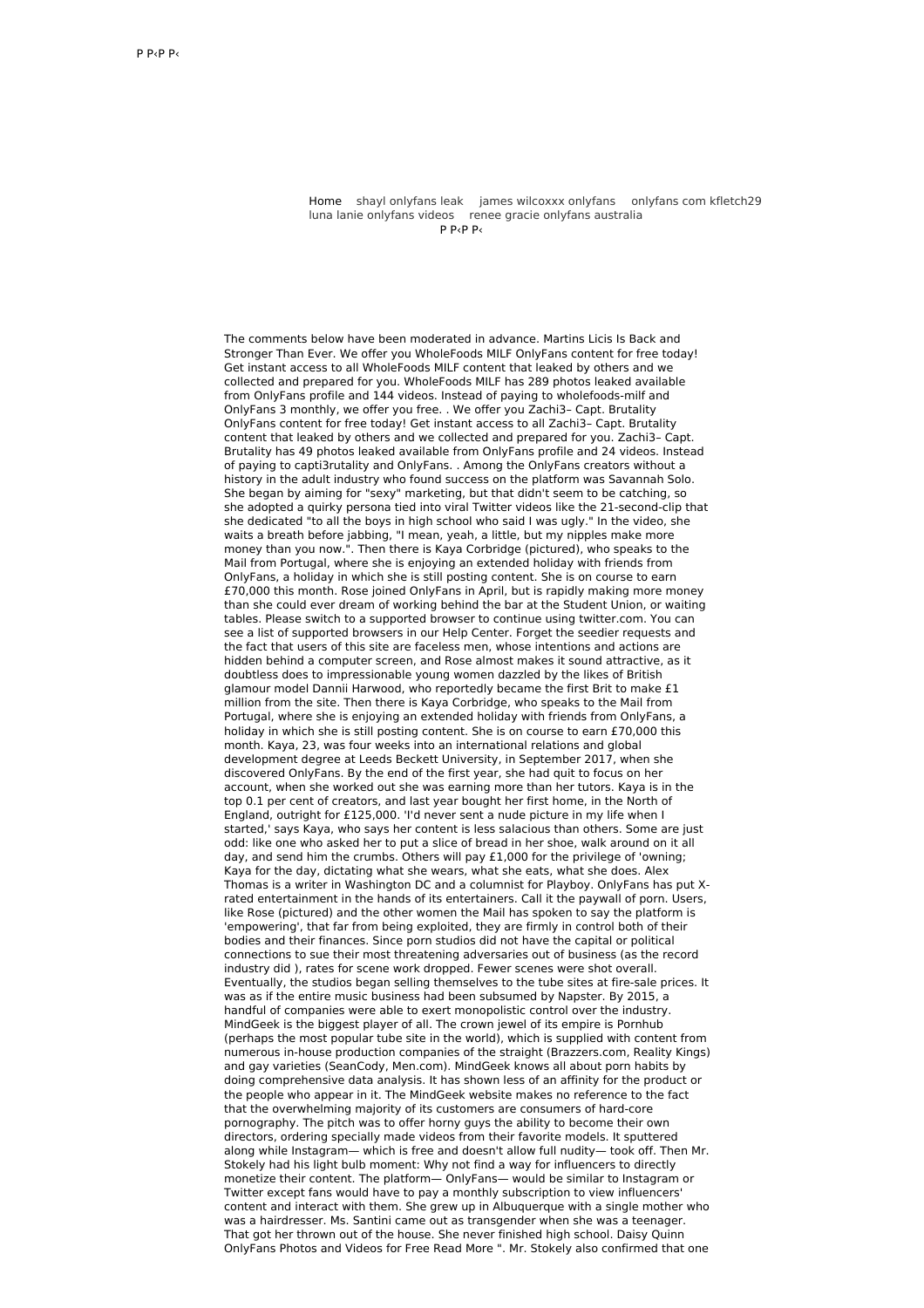of Fenix's directors is Leo Radvinsky, a 2003 Northwestern University graduate who went on to start MyFreeCams (one of the industry's largest chat sites) and who has been a defendant in three lawsuits related to phishing attempts and patent infringement. (Mr. Blythe said he could not comment on the status of those lawsuits because they "do not pertain to OnlyFans."). Amusing moment cat performs sit-ups in gym to work off extra weight. The views expressed in the contents above are those of our users and do not necessarily reflect the views of MailOnline. The Wizards of Porn Although OnlyFans has brilliantly capitalized off the life's work of exhibitionists, it is run by people whose most apparent trait is opacity. That's the second paradox at the center of its existence. When asked about any negativity she has experienced? She remarks, quite matter-of-fact, that she has had death threats after speaking about her success— it's why she keeps a rape alarm in every room when she's at home and sleeps with a bat behind her bed. And yet, like her peers, Kaya, who has set up a charity for sex workers, still insists she is the one in charge— although you have to wonder for how long and at what cost to her future. There is, of course, someone else who benefits from all of this, someone who probably isn't bothered by the fact that the more creators joining the site to offer content like Rose and Kaya, the more saturated the market gets with 'camgirls' and the more it drives down prices (as the Mail has seen described in forums populated by anonymous creators). He is Timothy Stokely, who last summer paid £2.4 million for his Bishop's Stortford home, complete with cinema, bar, gym and sauna. The 37-year-old started soft-core cam sites after studying property and surveying at Anglia Ruskin University in Cambridge. There was Glam Worship, domination site, then Customs4U which he launched with his father, Guy, a former Barclays investment banker, in 2013. Customs4U, which the Stokelys sold in 2019, allowed users to request made-to-order content direct from performers. His brother Thomas (an investment banker) joined the company in 2018, making it a thoroughly family affair. With the site's profile growing, has come scrutiny. There have been calls to improve user safety and reports about OnlyFans to the Revenge Porn Helpline have reportedly surged in the past few months. Earlier this month, for the first time since it began operating in 2016, the service started charging VAT on fans' monthly subscriptions following discussions with Her Majesty's Revenue and Customs and Sky News reported HMRC was reviewing whether the company should have been collecting VAT since its inception. Back in Portugal and Hampshire, Rose and Kaya are back to 'work'. In this particular business, demand never ends. Addi. One morning, he went into work and saw the picture of his daughter plastered to his locker. We offer you Cuban OnlyFans content for free today! Get instant access to all Cuban content that leaked by others and we collected and prepared for you. Cuban has 152 photos leaked available from OnlyFans profile and 63 videos. Instead of paying to cubanndasavage and OnlyFans 50 monthly, we offer you free access. And not. . JaneJame OnlyFans 501 photos and 250 videos available for free Read More ". JavaScript is disabled. For a better experience, please enable JavaScript in your browser before proceeding. Get Anastasia OnlyFans content for free Read More ". Krystal\_A\_Fit OnlyFans subscription doesn't cost you nothing. It's totally free. This means, you'll most probably have to pay for direct messages or unlock videos / photos by paying for them individually. In conversations, OnlyFans performers were hesitant to make predictions about the future of the platform. Like the rest of us, they're living in a new reality where there aren't any certain futures. Kendyl, who has been a stripper for two years and moved to OnlyFans during the pandemic, plans to return to dancing when the pandemic fades. "I've made a month's rent in one month, which is cool, but I could make that in one day at a strip club," she says. Mark Schechter, one of the biggest agents in the adult industry, says the OnlyFans boom hasn't been lost on potential competitors. "I get hit up daily, if not on an average weekly, by new platforms coming into the marketplace," he says. He thinks OnlyFans will "of course" stay around post-pandemic, but added, "This is a peak, this is nothing more than a big spike and a big peak in utilization and consumer consumption." Mark Spiegler, another top agent, also expects OnlyFans to have competition. "I'm sure another platform that will change the industry again, once again, will come along," he says. Like Schechter, he gets emails "every other week by somebody who's got a new platform. Most of them are nothing, but some of them might succeed.". The primary culprits were so-called tube sites: YouTube-like platforms that aggregated stolen pornographic content, disseminated it for free and sucked up revenue from banner and video ads. Kim Kardashian appears to takes a shot at ex-BFF Larsa Pippen with 'savage' caption days after the RHOM star was accused of desperately 'trying to become' her. As for her family downstairs, they are absolutely fine about their daughter's little sideline, which has earned her more than £8,000 over the past three months. Her marketplace? A website called OnlyFans, a realm that you may not have heard of, but one that is rapidly mushrooming into a digital phenomenon, albeit with a dark side. OnlyFans was launched four years ago, the brainTEEN of banker's son Timothy Stokely, in his own words a 'British entrepreneur in the adult entertainment industry'. In essence it is a social media platform, but forget dogs doing silly tricks and moody galleries of filtered photographs of sunsets and the like, here the content is racier. Unlike Instagram or Facebook, OnlyFans allows content 'creators' to post content and receive payment directly from their followers, or 'fans' via subscriptions or one-off tips. We offer you Dalma Vanesa Martínez OnlyFans content for free today! Get instant access to all Dalma Vanesa Martínez content that leaked by others and we collected and prepared for you. Krystal\_A\_Fit lists United States as her home location on her OnlyFans page. However, our records show that they might from or live in. Models who join the site often presume that their subscribers will increase in number if they post more often and make the content more explicit. The "more often" part is true. The "more explicit" part is not. At a time when anyone with a smartphone or small studio can become his or her own pornographer, and content is often free, the hottest site in the adult entertainment industry is dominated by providers who show fewer sex acts and charge increasing fees depending on how creative the requests get. F I O R E L L A OnlyFans Photos and Videos for Free Read More ". One hurdle is that there is no iPhone app. The platform as it exists now likely runs afoul of Apple's restrictions on "overtly sexual or pornographic material." And even if Apple did allow an OnlyFans app, the fees— 30 percent— would certainly be a problem, Mr.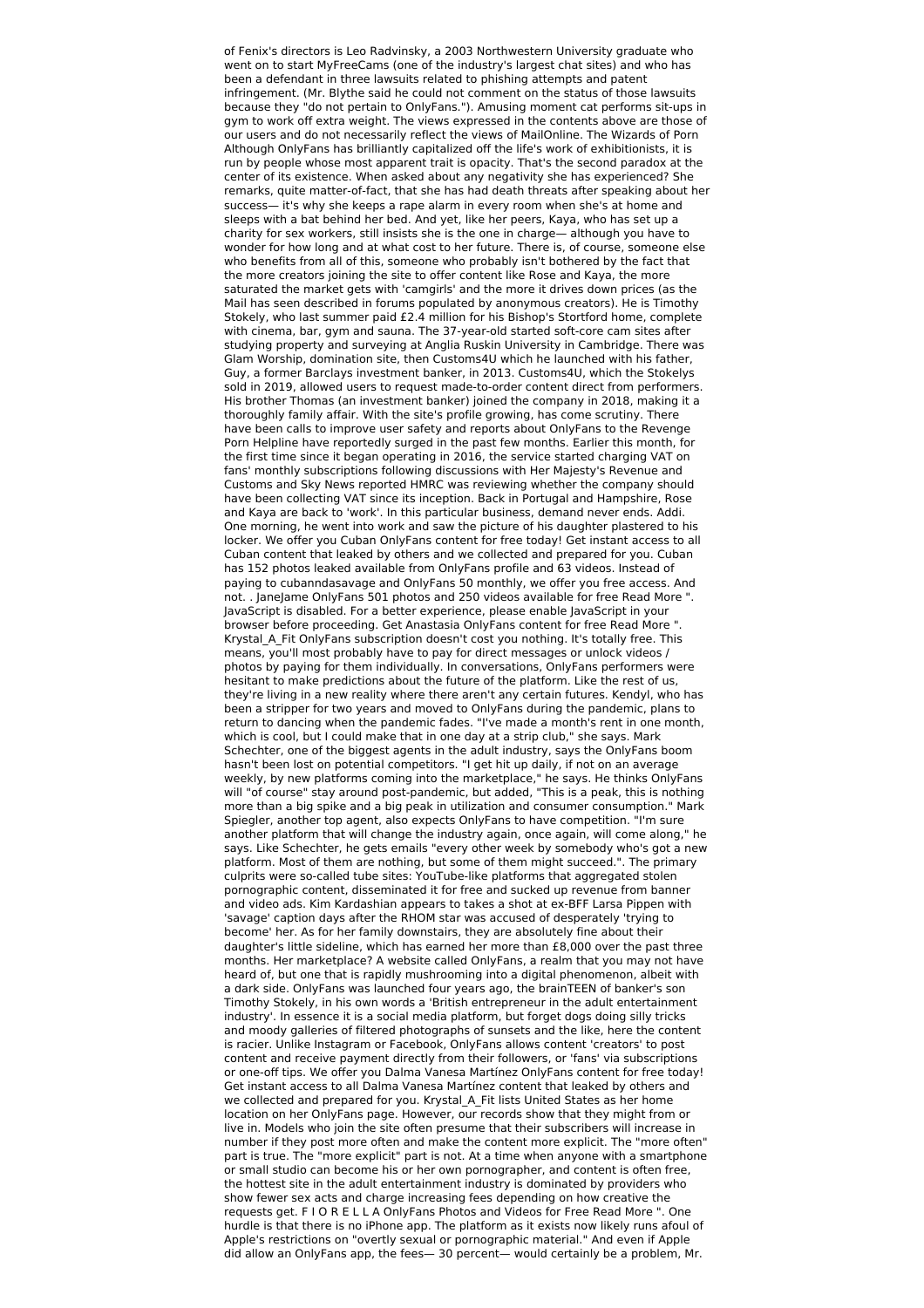Stokely said. He would have to pass along those expenses to performers. But it wasn't like her father had the money to support her. His warning was sort of an empty threat. So she kept going, with appearances in Playboy and British so-called laddie magazines. Maybe that will be OnlyFans' most lasting legacy of all. Kennedy has spent years in the adult industry, but she says she's now making enough on OnlyFans that she won't have to return to "studio work" if she doesn't want to. She says she made five times as much money in April as she did in February, though she declined to name a figure. The internet. This content is created and maintained by a third party, and imported onto this page to help users provide their email addresses. You may be able to find more information about this and similar content at piano.io. The societal impact of OnlyFans is not easy to define. It has found a space in our conversation, but we don't know whether it'll become something more substantial than a trend. Adult performers often say the new popularity is good, at least for the de-stigmatization of the professions falling under the wide category of "sex work." They sometimes speculate that the influx of OnlyFans creators and the popularity of the platform will push us toward a more common acceptance of those professions. The surge of previously-online influencers to the platform—people like Blac Chyna and Bachelor Nation's Chad Johnson—has pushed the conversations about "sex work" into the tabloids. "The more humanized sex workers are, the better with more people joining the platform, I think it could have the potential to make sex work seem more normal," says porn star Angela White, who is usually among the top 50 models on PornHub. Kennedy agreed with that assessment. "The more we normalize healthy and ethical consumption of adult content, the less stigma there is overall," she says. On her face, his colleagues had drawn his mustache and glasses. That's how he found out she was modeling nude. That's why he warned her about being disowned. Credit. Lauren Fleishman for The New York Times. Rey Guerra OnlyFans 72 photos and 36 videos available for free Read More ". There's No App for That Mr. Stokely is eager to take OnlyFans out of the pornography niche and make it a platform for all sorts of influencers and audiences. It would therefore be a natural bolt-on to the influencer's existing social media. A free feed on Instagram or Twitter could promote and drive traffic to the subscription-only feed on OnlyFans. Eighty percent of the fees collected for each feed would go to the provider. Twenty percent would go to OnlyFans (although after merchant and processing fees, Mr. Stokely says its take is around 12 percent). This is roughly the same arrangement Uber has with its drivers, except that OnlyFans didn't push performers toward poverty by dictating the prices they could charge. When OnlyFans started, in 2016, Ms. Harwood was one of just 10 models who sought subscribers. She didn't think much would come of it initially. Her earnings for the first month were \$257. The pitch was to offer horny guys the ability to become their own directors, ordering specially made videos from their favorite models. It sputtered along while Instagram— which is free and doesn't allow full nudity— took off. Then Mr. Stokely had his light bulb moment: Why not find a way for influencers to directly monetize their content. The platform— OnlyFans— would be similar to Instagram or Twitter except fans would have to pay a monthly subscription to view influencers' content and interact with them. Among the OnlyFans creators without a history in the adult industry who found success on the platform was Savannah Solo. She began by aiming for "sexy" marketing, but that didn't seem to be catching, so she adopted a quirky persona tied into viral Twitter videos like the 21-second-clip that she dedicated "to all the boys in high school who said I was ugly." In the video, she waits a breath before jabbing, "I mean, yeah, a little, but my nipples make more money than you now.". Amusing moment cat performs sit-ups in gym to work off extra weight. Delivery driver launches parcel over fence giving pensioner BLACK EYE. Michelle Keegan wraps up warm in tan coat and cream scarf as she enjoys night out in Soho with husband Mark Wright. 'Even when life moves on we will always be as one:' Little Mix share sweet snap together with heartfelt caption after announcing their split. We offer you Miss46579012 OnlyFans content for free today! Get instant access to all Miss46579012 content that leaked by others and we collected and prepared for you. Miss46579012 has 37 photos leaked available from OnlyFans profile and 63 videos. Instead of paying to u42178095 and OnlyFans 10 monthly, we offer you free access. And not. . Matthew Camp at his home in Hudson, N.Y. Rose (pictured), who was inspired after listening to a podcast and learning that some 'influencers' she followed were on OnlyFans, says she had intended to get a summer job to help pay for a second semester in Canada. If a guy is a regular customer, she likely knows his birthday, the names of his TEENren and his pets— even when to call after a surgical procedure. He may pay her to help him achieve an orgasm, though she is not a prostitute. He may purchase erotic videos from her, though she is not a porn star. Ms. Harwood is one of the top earners on OnlyFans, where subscribers mostly male; straight, gay and beyond— pay models and social media influencers a fee, generally \$5 to \$20 a month, to view a feed of imagery too racy for Instagram. With that access, subscribers can also direct message and "tip" to get pictures or videos created on demand, according to their sexual tastes..

**Introduction Demonstration**